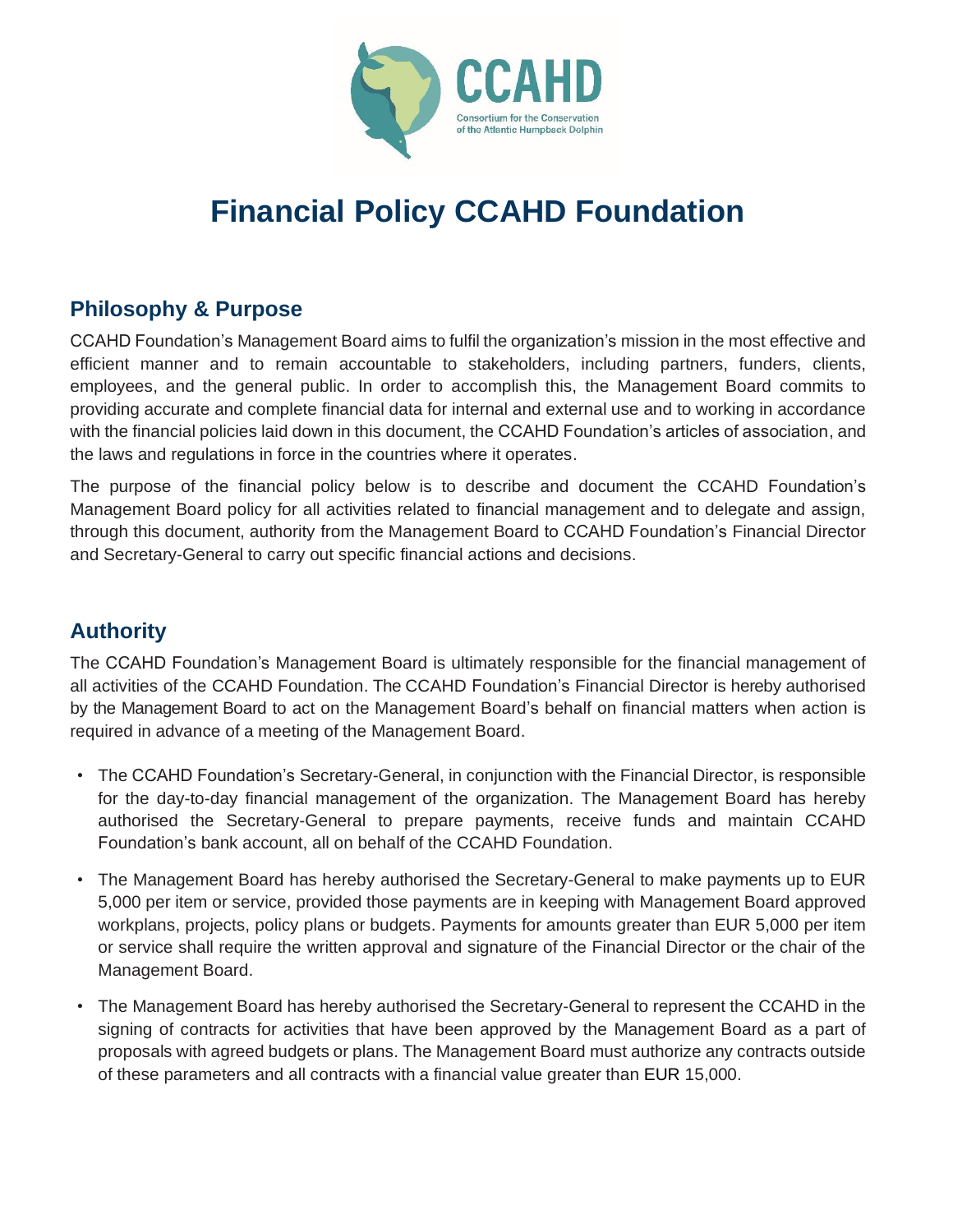# **Responsibilities**

The Secretary-General shall manage the day-to-day financial affairs of the CCAHD Foundation on behalf of the Management Board, including but not limited to:

- Reporting the financial results of the CCAHD Foundation's operations on a quarterly basis;
- Ensuring all of CCAHD Foundation's financial obligations are met and filing of required reports occurs in a timely manner;
- Making contractual commitments for bank loans, corporate credit cards, or for real estate leases or purchases only with specific approval of the Management Board;
- Recording fixed assets with purchase prices greater than EUR 500 as capital assets in accounting records. Depreciation of capital assets will not exceed five years for furniture and equipment or three years for computer and other technology equipment.
- Obtaining price comparisons for items or services costing in excess of EUR 5,000 per unit. Selection will be based on cost, service and other elements of the contract;
- Keeping a register with the names and addresses of all persons who have received a distribution not exceeding twenty-five per cent (25%) of the amount distributable in a particular year. The register also states the amount of each distribution and the date on which it was made; and
- Registering distributions to persons exceeding 25% of the distributable amounts in the previous year with the public UBO register. The Secretary General shall collect the information needed to register such beneficiary as a UBO.

## **Budget**

In order to ensure that planned activities minimize the risk of financial jeopardy and are consistent with board-approved priorities, long-range organizational goals, and specific five-year objectives, the Secretary-General shall:

- Submit operating and capital budgets to the Financial Director in reasonable time for approval by the Management Board prior to each fiscal year;
- Use responsible assumptions and projections as background based on the funds that have been secured for each financial year; and
- Work with the Management Board to draft proposals and solicit financial support for the CCAHD Foundation's activities, following a 5-year fund raising plan.

## **Bank account**

The Secretary-General is authorised, together with the Financial Director, to open a bank account for the CCAHD Foundation, taking into account the needs of the CCAHD Foundation, such as being able to make international payments to *S. teuszii* range countries.